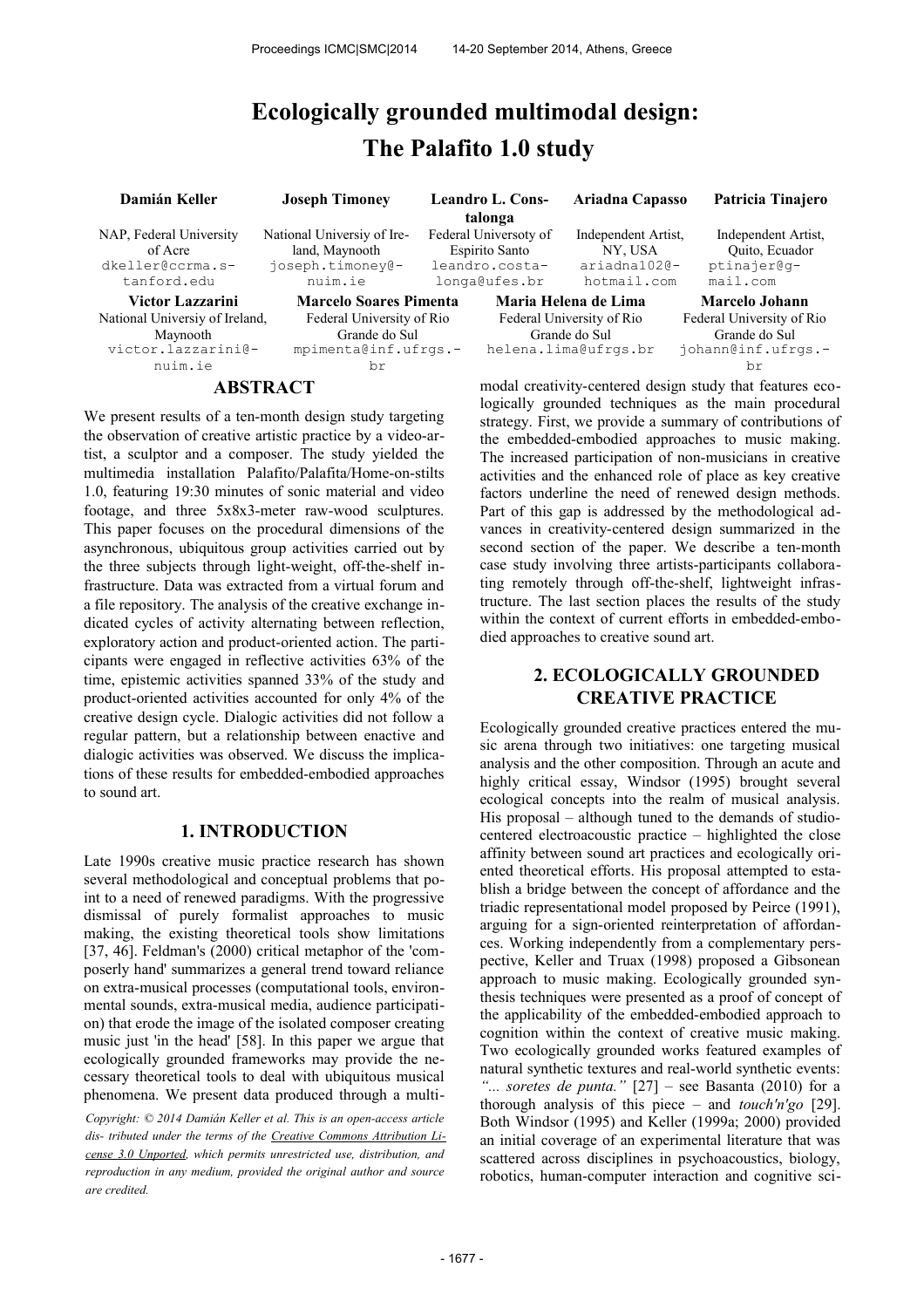ence. These research efforts fostered a surge of ecologically oriented artistic and theoretical developments during the following decade.

Windsor's (1995) and Keller's (1999a; 2000) works had two different objectives. Windsor's objective was to produce perceptually based analytical tools that could provide groundings for descriptive theories of musical phenomena. Keller strived for a creative practice supported by perceptually sound methods and theories. While one was interested in the study of compositional results that were not contemplated by the extant musical theories, the other searched for compositional techniques that could deal with musical phenomena encompassing mundane experiences with sound. Their results were convergent. They concluded that embodied-embedded approaches to music would need to tackle: (1) everyday sonic experiences forming the basis of musical experiences; (2) socially embedded musical phenomena, as opposed to autonomous, self-referential 'sound objects'; (3) sound events, as highlevel units resulting from interactions between agents and objects; (3) affordances, or the opportunities and constraints that arise from processes of mutual adaptation between agents and objects.

Despite their convergent conclusions, Keller's and Windsor's theoretical efforts faced the same brick wall encountered by the embedded-embodied approach to general cognition. It was already clear that musical phenomena were socially grounded, but ecological psychology did not provide conceptual tools to handle processes that depended on off-line knowledge and socially based meaning. Keller (2000) resorted to the soundscape concept of referentiality [54], but soon moved toward a more specific version of individual experience adopting the notion of a personal environment or personal sense [34]. Windsor (1995) employed semiotics. The semiotic view, rooted in the tradition of disembodied linguistic studies, suggests that experiences can be reduced to syntactical abstract relationships detached from everyday experience. As Windsor commented at the time, the semiotic perspective holds that meaning is determined by a system of dual relationships encompassing signifiers and signifieds, as opposed to message decodification or actual experiences in the world. Since meaning demands a constant process of translation between experiences and cultural codes, material objects and environmental events become just signs which stand for something else. Ecologically grounded criticisms have been targeted at this kind of representationalist perspective [9, 10, 55, 57]. In Gibson's (1979:253) own words, "knowledge of the world cannot be explained by supposing that knowledge of the world already exists." If natural affordances are the result of mutual adaptations between agents and objects, the proposition that signs provide an intermediate layer between agents and objects is difficult to support. This is the key difference between the ecocompositional theoretical framework and the semiotic perspectives. In the former, agent-object interactions provide the necessary grounding for sonic affordances. Contrastingly, semiotics-based approaches resort to signs as the basic mechanisms for sonic meaning formation.

After Windsor's and Keller's initial proposals, several artists embraced embedded-embodied cognition as a conceptual and methodological basis for their creative practice. Matthew Burtner (2005; 2011) realized a number of compositional experiences involving field recordings and interactive techniques. As a reference to early perceptual research, he labeled his work 'ecoacoustics.' Agostino Di Scipio (2002) expanded the palette of synthesis techniques by applying iterated functions to produce natural textures. His compositional work *Audible Ecosystemics*  [17] featured the use of space as a key parameter for realtime creative practices. Natasha Barrett (2000) and Tim Opie proposed techniques for gathering acoustic field data produced by animals and physical agents [49]. Barrett's compositional work included the use and implementation of spatialization techniques based on ambisonics. Davis (2008) and Basanta (2010) adopted ecologically oriented approaches to increase the participatory appeal of their sonic installations. And Nance (2007) and Lockhart introduced ecologically grounded practices into the realm of instrumental composition [45].

A common denominator of embedded-embodied musical creative practices is the close integration of sound processes shaped after natural phenomena with perceptual and/or social factors wrought by everyday experience. The ecocompositional paradigm that has emerged from the multiple creative projects realized since 1997 encompasses two strategies: (1) the construction of a theoretical framework for creative practices supported by embeddedembodied cognitive mechanisms [28, 30, 32, 34, 35]; and (2) the concurrent development of design techniques coherent with this theoretical scaffolding, featuring participation and emergence as the two central creative driving forces [22, 33, 38, 44, 47, 51]. The study described in the second part of this paper deals with the former set of issues, highlighting the social dynamics of the procedural dimension within ecocompositional practice.

As Windsor stated in 1995, prescriptive musical theories such as Schaeffer's (1977) and Boulez's (1986) will eventually be replaced by descriptive and predictive theoretical endeavors. Ecologically grounded musical analysis falls into the first category and sonic ecocomposition fills the second gap. Although these approaches do not make aesthetic assumptions or impose creative restrictions, they can be characterized in simple terms. As suggested by Keller (1999a), ecologically valid sound is a by-product of situated social activity: its ecological validity can be defined by the observation and realization of interactions in everyday settings. The action of the individual on the environment and the influence of the environment on the individual determine a process of mutual adaptation, yielding specific affordances. This process can be modeled through algorithmic tools, providing support for ecologically constrained creative sonic outcomes.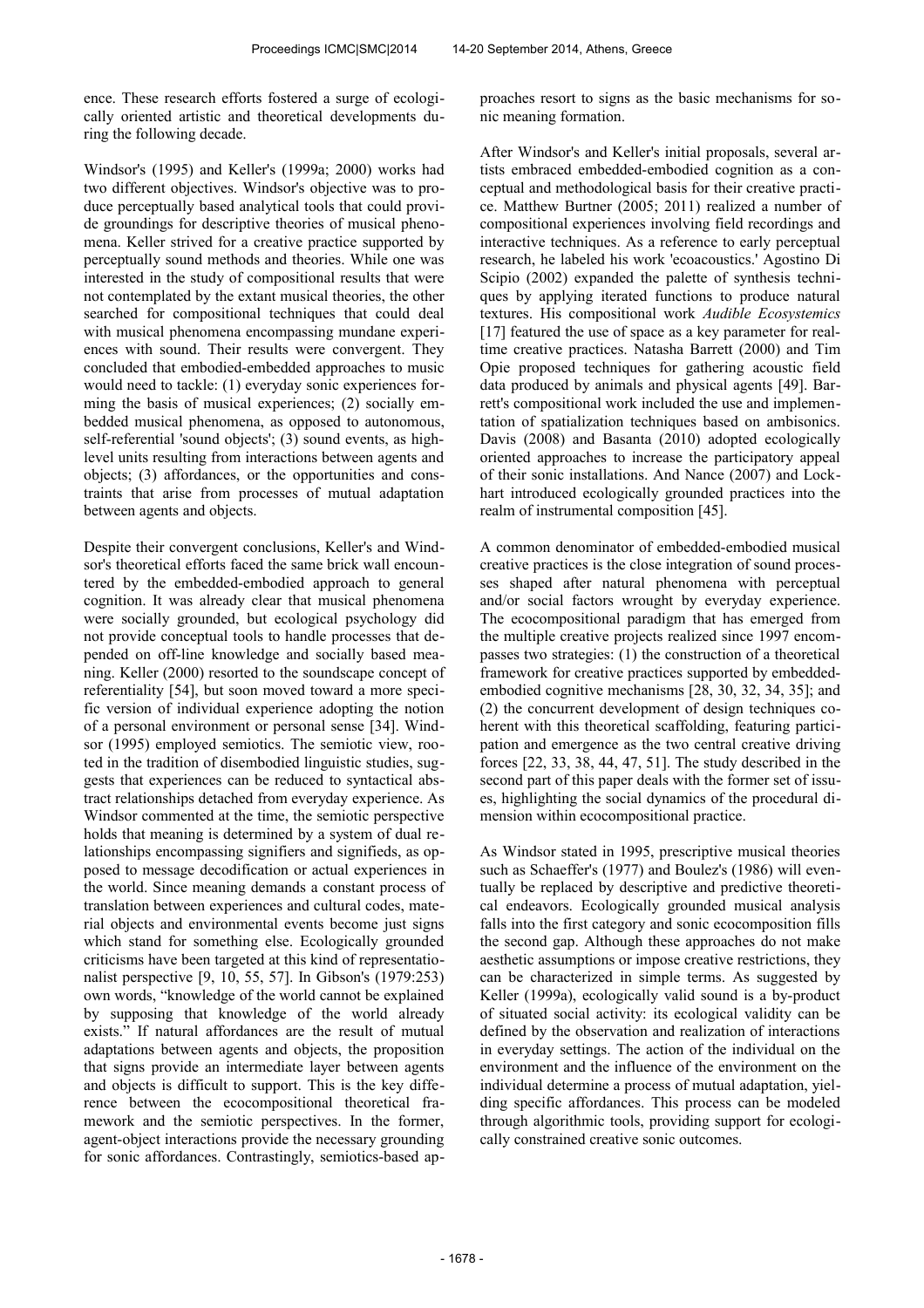# **3. DESIGNING SUPPORT FOR CREA-TIVE MUSICAL ACTIVITIES**

Despite the increasing number of creative projects that adopt ecologically grounded methods, the procedural implications of this initiative remain unclear. Burtner (2011) mentions 'impracticality' as a key factor shaping the ecocompositional experience. Providing further support for the concepts of attunement and structural coupling [28], Burtner's outdoor musical experiences do not seek just to gather 'samples' but to allow for creative links to emerge from the participant's personal knowledge and the local environmental context. His work highlights the need for effective collaborative tools for music making in the field, resonating with the methodological issues pointed out by Barreiro and Keller (2010), and by Keller and coauthors (2010; 2011a). What seem to be absent from ecologically grounded creative practices are effective design procedures.

Recent approaches to design provide interesting complements to the issues explored in ecologically grounded artistic research. Liikkanen and coauthors (2011) argue for the adoption of practice-based design methods focused on creativity. Their proposal is situated within the Participatory Design initiative, integrating users as co-designers [19]. On a similar vein, Botero et al. (2010) propose the exploration of a continuum from use to creation involving strategies such as repurposing of existing technology for rapid prototyping. A central aspect of this emerging trend is the focus on creativity and sustainability allied to the adoption of participatory techniques. Two recent studies carried out by the Ubiquitous Music Group applied a creativity-centered design approach [44]. These studies helped to identify a methodological gap in the development of procedural support for creativity, namely, the lack of time-based methods to study long-term creative musical practice. The following section provides a description of the first study to address this gap.

# **4. PALAFITO 1.0: A MULTIMODAL DESIGN STUDY**

#### **4.1. Subjects**

The participants were two females – a video-artist and a sculptor – and a male composer. The three subjects were experts in their respective fields but only the composer had formal training in music. The choice of researcher-artists familiar with ecologically grounded methods is warranted by the exploratory nature of the study. As noted by Shneiderman and Plaisant (2006), Eaglestone et al. (2008) and Collins (2005; 2012), long-term studies with experts provide detailed information on creative methods. A long-term creative project may provide insights on aspects of creative practice that have not been addressed from an embedded-embodied perspective.

#### **4.3. Settings and materials**

The design study avoided the introduction of disruptive environmental factors by adopting the artists' usual working settings.

Audiovisual source materials were gathered by the authors through an ecocompositional journey that encompassed several locations in the Ecuadorean and Peruvian Amazon tropical forest [31]. These raw materials served as anchors [33], for the elaboration of the sculptural, visual, and sonic elements utilized in the piece. The experience of the journey provided the social grounding for the conceptual relationships later developed in the sounds, the visuals and the text of the piece [8].

Technological support was incorporated through cycles of demand-trial-assessment. *Early domain restriction*, i.e. the focus on isolated aspects of tool usage precluding broader conceptions of creativity support [39] (Keller et al. 2011b), was avoided by embracing a parsimonious approach to the adoption of new information technology objects. Priority was given to repurposing of existing resources as opposed to development from scratch [4, 22, 56].

## **4.4. Procedures**

During a ten-month period, the three subjects' creative activities were monitored using two tools: a virtual forum and a file-exchange repository. Creative exchanges encompassed three activities: argumentation [51] (a form of dialogic activity involving verbal exchanges) and epistemic and enactive activities [33]. Argumentation was done mostly through asynchronous dialogues (only two encounters were carried through video-conference).

Epistemic activity encompassed the exchange of textual, visual and sonic materials. This form of dialogue was complementary to the process of argumentation and served to materialize the concepts being considered. Enactive activity involved the exchange of material that was intended to be part of the work. Therefore, only the materials that were approved through an argumentation cycle of proposals and commitments and that were labeled as acceptable creative products by at least one of the artists were considered to be the outcomes of enactive activity.

For the purpose of analysis three types of resource transfers were considered: (1) proposals – concepts and materials that were not previously explicitly stated within the domain of the creative work; (2) commitments – explicit approval of proposals ensuing incorporation of new procedures or products; (3) rejections – explicit exclusion of proposals from the creative epistemic space.

#### **4.5. Results**

This section provides information on two aspects of the study. First we present a short description of the creative product, complemented by the audiovisual material ap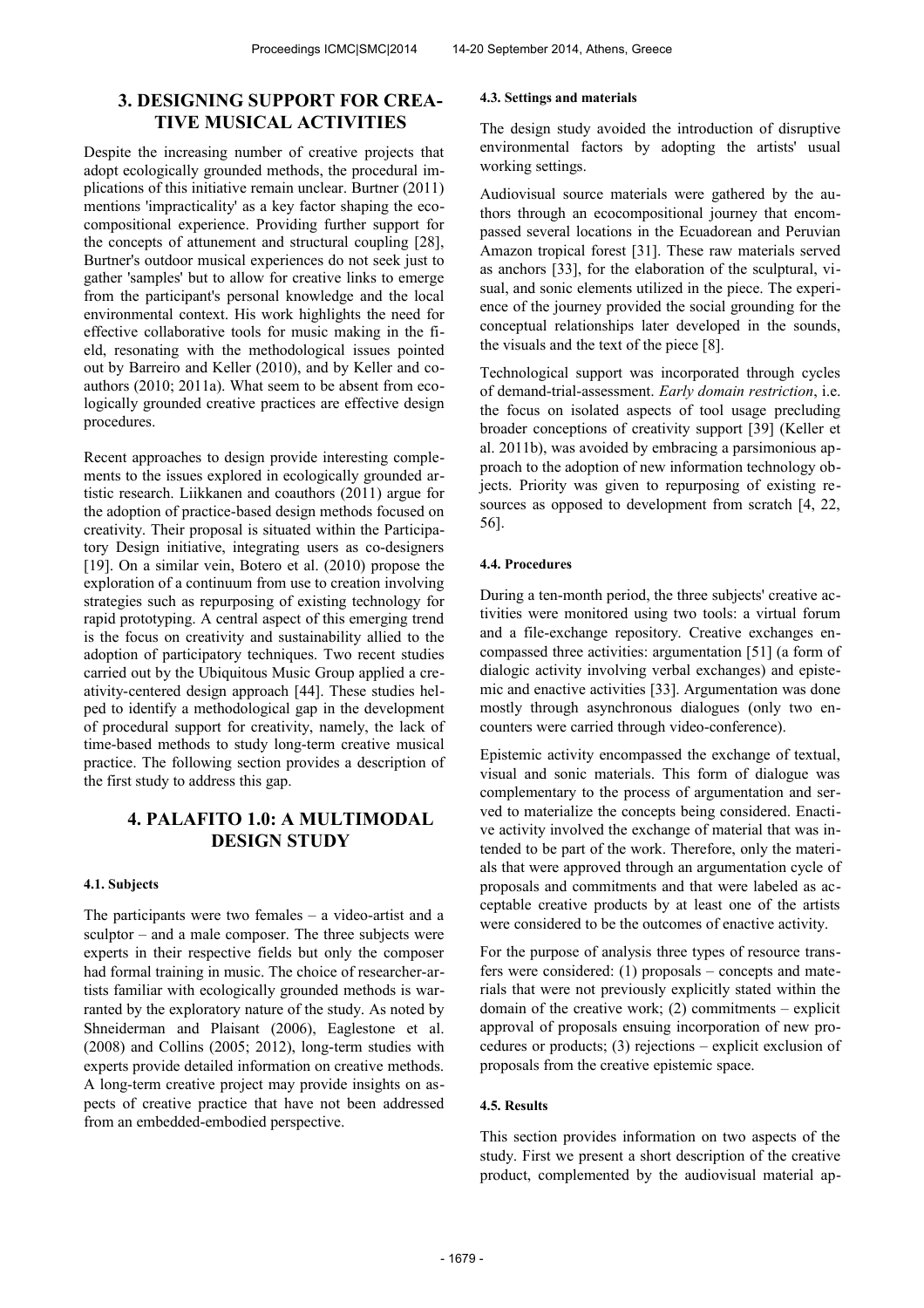pended to the paper. Then we summarize the behavioral data obtained through ten months of daily observations.

#### **4.5.1. Creative product results**

The study yielded the multimedia installation Palafito/Palafita/Home-on-stilts. Its first exhibit was held at the Floor4Art venue in Manhattan, New York (Floor4Art 2012). The exhibit took place during the month of November 2012 and ended with a closing gathering on December 1. The second exhibit took place in Denver, CO, USA, at the Museum of the Americas from June to September 2013.

The sculpture featured three 5x8x3-meter metal and wood vertical structures hanging from the ceiling and placed on the floor of the installation space (see figure 1). Three audiovisual tracks, lasting 6:30 minutes each, were played as loops on two stereo and one mono playback modules. The single-track module consisted of a DVD-player and a directional speaker (house 3). The speaker was attached to the ceiling, pointing straight downwards, and the sound beam was adjusted to span a radius of approximately one meter, creating an isolated sound field. The video footage was displayed on a 10" LCD screen. The two stereo modules featured video projectors attached to the ceiling, facing opposite walls (houses 1 and 2). Two DVD-players sent audio to two sets of speakers hanging from the walls at a height of 2.5 meters, matching the locations of the projected videos (figure 1).

The layout of the installation was designed to allow the visitors to walk freely within the gallery space. Consistently with other ecologically grounded creative endeavors [36](Keller et al. 2002), the actions of the visitors were considered a central component of the artwork experience. Depending on the locations of the participants, different combinations of visual and sonic content were available. The house 1 module defined a sound field constrained to the sound beam area. Thus, the listeners had to be standing in front of the module to access the sounds. The sound fields corresponding to house 2 and 3 were audible throughout the gallery space. But given different distances from the sources, visitors were free to design their own mixes by exploring the multiple perspectives afforded by the space (figure 1).



**Figure 1**. Plan of the Palafito 1.0 installation at Floor4Art Gallery. Social interaction is afforded by the installation space.

#### **4.5.2. Creative activity results**

The data analyzed in this section comes from two sources: (1) a virtual forum where the three artists exchanged ideas while developing the work (these exchanges took the form of text messages and pictures); (2) a file-exchange repository which served to gather audiovisual materials, creative support surrogates (temporal maps and lowresolution video footage), creative products and technical information consisting of plans, pictures of designs and equipment specifications.

The data extracted from the virtual forum included: a time stamp, the name of the contributor, and the content of the message. The data retrieved from the file repository encompassed: a time stamp, the name of the contributor, the name of the resource, the type of resource (either material, c-surrogate or product) and the operation applied (upload, download, move or rename). Data was formatted as tabulated text files and irrelevant entries were removed. The following selection criteria were applied: (1) only proposals, commitments and rejections were included in the argumentation database; (2) only uploads of materials, surrogates or products were added to the activity database.



**Figure 2**. Overall performance: comparison of time devoted to enactive (dark gray), epistemic (gray) and reflective activities (white).

Adopting the definitions provided in the previous section, we can analyze the data to gather an overall profile of the activities realized during the creative process. The first 190 days encompass reflective activities, i. e., activities that focused on the exchange of concepts but had no material counterparts. Epistemic activities involved trading creative surrogates and materials. These activities lasted 99 days. The remaining 15 days were dedicated to enactive activities featuring the elaboration and sharing of creative products.

#### **4.5.3. Dialogic activity**

We define dialogic activity as the exchange among agents within the context of creative activity. This study focused on one form of dialogic activity: argumentation [51]. For the purposes of analysis we established three categories of argumentation: proposals – exchanges that point to new processes or products within the epistemic space; rejections – exchanges that exclude proposals from the epistemic space; commitments – exchanges that introduce proposals within the epistemic space.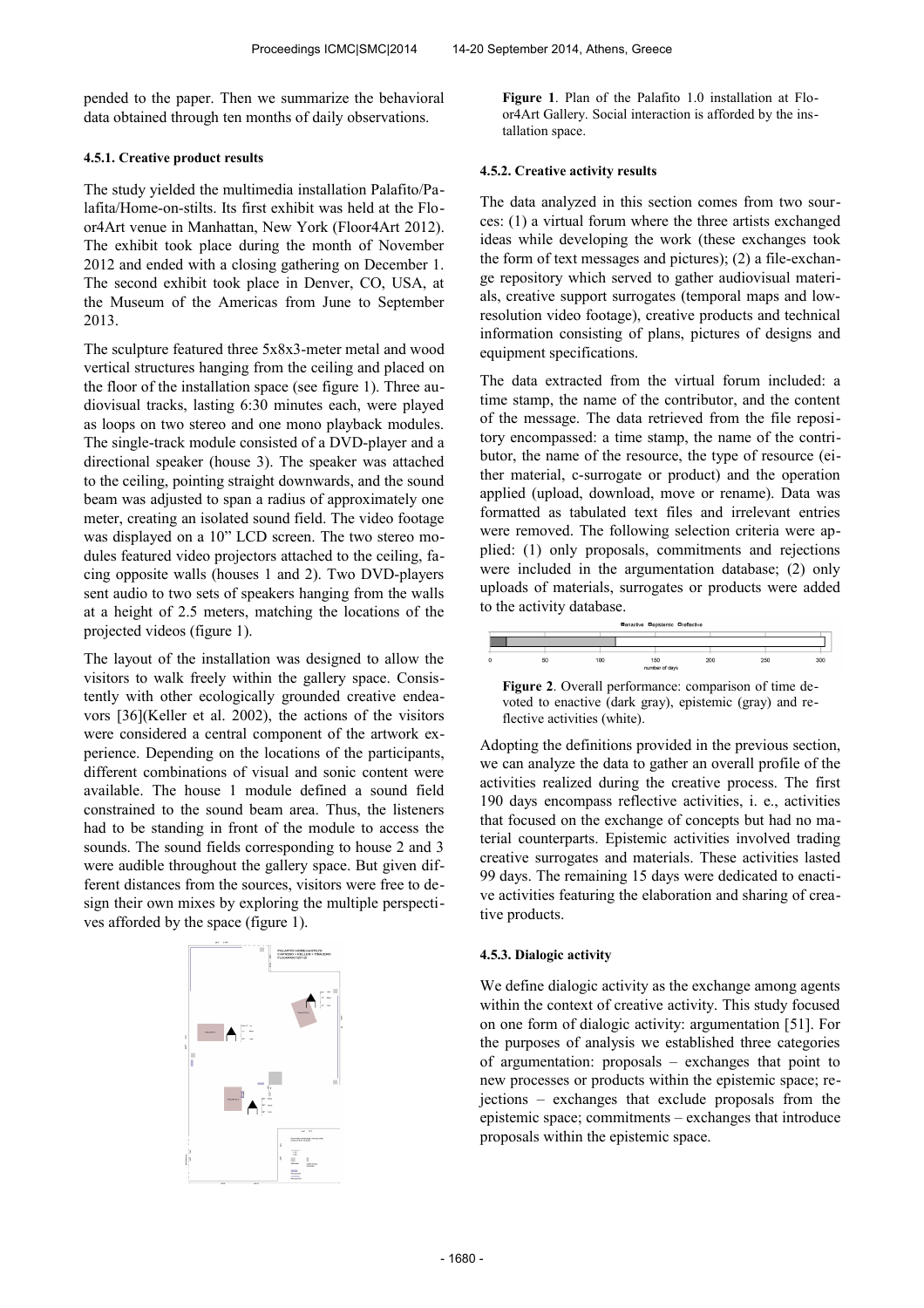

**Figure 3.** Percentage and number of exchanges during dialogic activity, subject 1 (dark gray), subject 2 (light gray) and subject 3 (white). The quantities represent the number of text exchanges shared. Three types of argumentations were included: proposals, rejections and commitments.

Figure 3 summarizes the number and the type of dialogic exchanges that took place between January 23 and October 31 2012. Most exchanges were proposals, followed by commitments and rejections. It is interesting to observe the dialogic activity profile of each subject to get a sense of her type of engagement in the argumentation process. Subject 1's and subject 2's percentages of commitments were very similar (29% vs. 26%). Subject 2's percentage of proposals was slightly larger (48% vs. 61%). The sharpest difference corresponded to the percentage of rejections: subject 1's share almost doubled subject 2's share (24% vs. 13%).



**Figure 4.** Temporal series of the dialogic activity. Dots indicate textual exchanges in the virtual forum. Blue dots correspond to messages by subject 1, green dots to subject 2's data and red dots to subject 3's contributions. Blank spaces indicate exchanges that did not configure argumentation. Three types of exchanges were considered: proposals (labeled 1), commitments (indicated by 0) and rejections (represented by -1 on the vertical axis).

Figure 4 displays the dialogic activity as a temporal series. Dots stand for textual exchanges in the virtual forum. Blue dots are the contributions by subject 1, green dots are subject 2's and red dots are subject 3's. Blank dates indicate exchanges that did not configure argumentation i.e., that did not yield creative decisions - including explanations and commentaries. The three types of exchanges considered were: rejections (represented by a -1 on the vertical axis), commitments (indicated by a 0 on the graph) and proposals (labeled 1). Although we can observe a tendency to alternate between categories – one or two proposals are followed by one or two commitments or by one rejection – this trend only lasts until October 4 (when enactive activity starts). At that point, a new pattern is set: subject 1 almost exclusively exchanges proposals and subject 2 alternates between commitments and rejections.

### **4.5.4. Epistemic and enactive activities**

Epistemic activities are characterized by the exchange of creative surrogates (c-surrogates) and materials. We define c-surrogates as the externalization of concepts by means of information technology objects. C-surrogates and materials differ in their function. Materials are intended to be part of the creative product. C-surrogates are just scaffolds for conceptualizing the creative process. They are easy-to-handle replacements for materials or processes [11] and can be characterized as one type of creative by-products. Their purpose is to serve as proxies for the exchange of information during creative activities. C-surrogates may be pictures, sounds, text descriptions or software that depict procedural relationships among materials or processes. During the design of Palafito 1.0, we repurposed Calc/Open Office spreadsheets as proxies for audiovisual media. While highly compressed thirteen-minutes worth of media would demand a transmission of approximately 30 megabytes of data, the equivalent csurrogates would not take more than 1.5 megabytes. But more importantly, c-surrogates could be easily editable and immediately shareable, while actual media demanded a lengthy process of compression to enable exchanges through the network.



**Figure 5.** An example of a c-surrogate used during the creative process of Palafito 1.0. Rectangles indicate video and audio materials. Tracks are organized vertically and the horizontal axis corresponds to time. This c-surrogate was done by repurposing a Calc/Open Office spreadsheet.

Enactive activities involve the exchange of creative products. They can be understood as the creative counterparts of Kirsh and Maglio's (1994) pragmatic activities, i.e. actions that have the objective of modifying the material environment. Within the context of creative music making, the most prominent (but not exclusive) product of enactive activities is sound. Therefore, creative products are directly tied to enactive activities. As previously discussed, ecologically grounded creative practices emphasize the connections between body actions and environmental features to enable opportunities for creative action. As a consequence, enactive activities result in creative products which are inextricably linked to everyday experience.

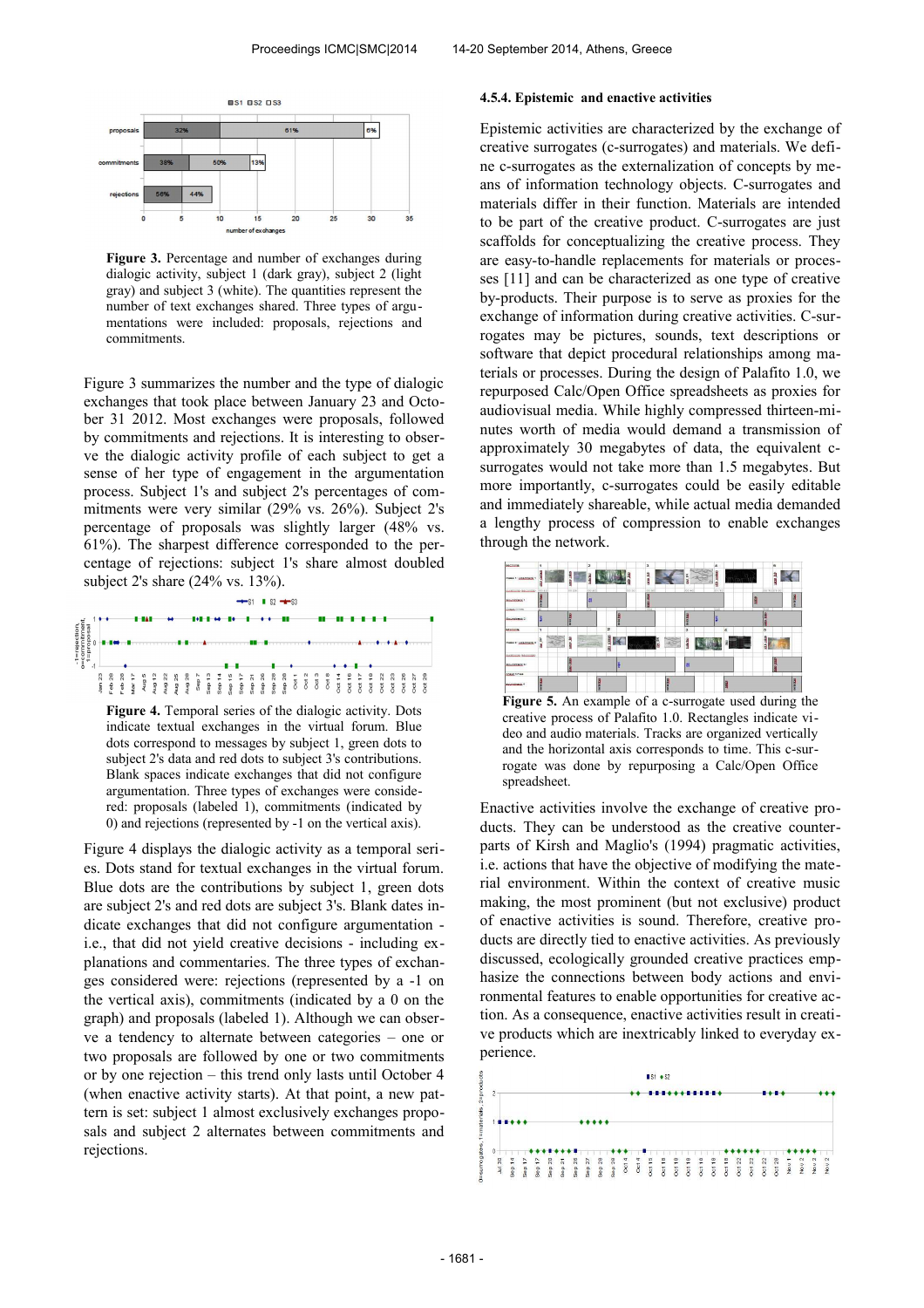Figure 6. Time series plot of resource exchanges between subject 1 and subject 2. Repeated dates indicate several exchanges occurring on a single day. Three elements were considered: material resources (0 label on vertical axis), creative surrogates (labeled 1) and creative products (labeled 2). Epistemic activities are characterized by the exchange of c-surrogates (represented by 0 on the vertical axis) and materials (represented by 1). Enactive activities involve the exchange of finished products (labeled 2 on the vertical axis). Blue dots stand for the resources shared by subject 1, green dots stand for subject 2's contributions.

A time series plot of exchanges of c-surrogates, materials and products provides information on the duration of epistemic and enactive activities (figure 6). Blue dots stand for resources shared by subject 1 and green dots stand for subject 2's contributions. Within Palafito 1.0's design cycle, epistemic exchanges lasted a period of 99 days while enactive activities were limited to 15 days. Interactions occurred as exchange cycles of c-surrogates, materials or products, each cycle lasting from 1 to 6 days.



Figure 7. Summary of resource exchanges between subject 1 (gray) and subject 2 (light gray). The quantities represent the number of resources shared. Three types of resources were considered for analytical purposes: materials, c-surrogates and products.

A summary of the number of exchanges during epistemic and enactive activities shows that less than half of the enactive activities involved exchange of materials (figure 7). Most actions were either exchanges of c-surrogates or exchanges of creative products. Product sharing was balanced, but most of the c-surrogate proposals were initiated by subject 2 (87%). A complementary analysis comparing each artist's exchange profile shows sharp individual differences. While subjects 1's contributions were mostly products (67%), subject 2's sharings featured 51% of c-surrogates. For subject 2, products (28%) were less prominent than c-surrogates. The only similarity among the two subjects' performances was the little importance given to materials (13% for subject 1 and 21% for subject 2). C-surrogates accounted for 20% of subject 1's contributions.

### **5. CONCLUSIONS**

The sharp differences in duration between reflective, epistemic and enactive activities observed in this study provide support for the proposal that off-line cognitive resources may play an important role in shaping creative action. These results provide useful guidelines for design. According to Ron Wakkary (2005), design for reflection should emphasize situated participation, non-rational design strategies, *in situ* design and a reorientation in focus from tasks to experience. When it comes to supporting reflection, creative support systems that provide tools for extended, asynchronous activity [47] may fare better than tools that target just sound making.

The temporal patterns observed in epistemic and enactive activities support the notion that potentials and resources interact defining the yield of creative processes and products. Both subjects' epistemic and enactive activities can be characterized by cycles lasting from 1 to 6 days. Dialogic activities did not follow the same pattern. Therefore, this study indicates that the mechanisms that drive epistemic and enactive activities are not necessarily applicable to social interactions in creative contexts. Another observation drawn from the temporal data of the three types of activity is a linear decrease from reflective to epistemic activity durations and from epistemic to enactive activity durations.

This report focused on the procedural dimensions of the asynchronous, ubiquitous group activities carried out by the three subjects through light-weight, off-the-shelf infrastructure. One of the objectives of the exploratory study was to devise methods for data collection on the creativity factors related to the exchange of ideas and materials. An ecologically grounded perspective - rooted on fifteen years of creative musical practice - was adopted [30]. The analysis of the social and material exchanges yielded four activity categories involving reflective actions, epistemic actions, enactive actions and dialogic actions. Alternating cycles of reflective, epistemic and enactive activities were observed. Dialogic activities only presented a regular pattern during the period that coincided with enactive activities. The results highlight the potential of the embedded-embodied frameworks for the study of creative sonic practice, summing to the growing number of proposals in this field.

### **Acknowledgments**

This research was partially funded by CNPq grants 455376/2012-3, 407147/2012-8, by the Pró-Reitoria de Pesquisa e Pós-Graduação – Federal University of Acre (Edital 6.2013 ProPEG-UFAC), by the Lower Manhattan Community Council, New York, USA (Artist Grants 2012), and by The National University of Ireland, Maynooth.

## **2. REFERENCES**

- [1] Barreiro, D. L. and Keller, D. "Composing with sonic models: fundamentals and electroacoustic applications (Composição com modelos sonoros: fundamentos e aplicações eletroacústicas)", *in* Keller, D. and Budasz, R., ed., Criação Musical e Tecnologias: Teoria e Prática Interdisciplinar, Goiânia, GO: Editora ANPPOM, 2010.
- [2] Barrett, N. "A compositional methodology based on data extracted from natural phenomena" in *Procee-*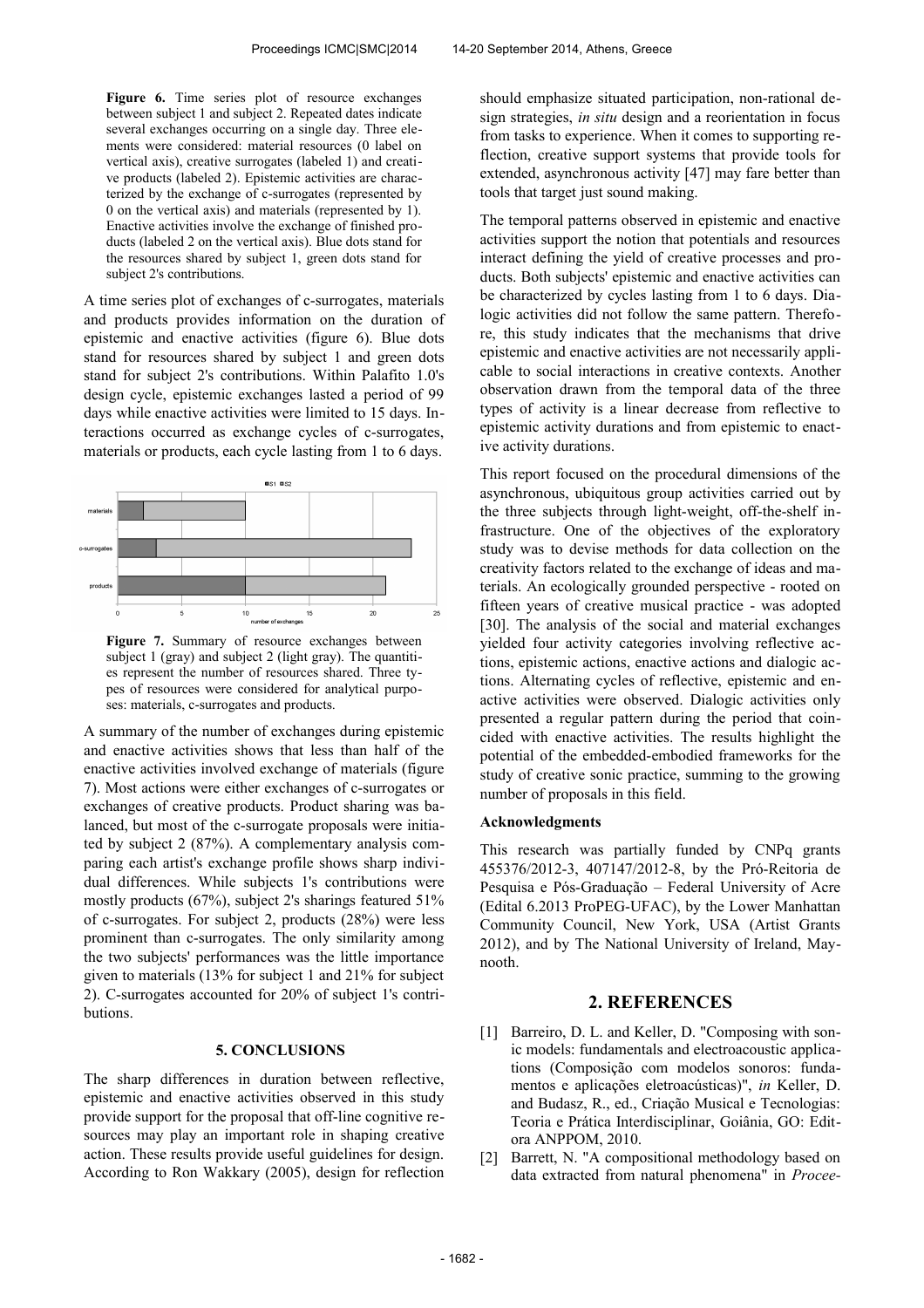*dings of the International Computer Music Conference (ICMC 2000)*, Ann Arbor, MI: MPublishing, University of Michigan Library, 2000, pp. 20-23.

- [3] Basanta, A. "Syntax As Sign: The Use of Ecological Models Within a Semiotic Approach to Electroacoustic Composition," *Organised Sound* (15:2), 2010, pp. 125-132.
- [4] Botero, A., Kommonen, K.-H. and Marttila, S. "Expanding design space: Design-in-use activities and strategies", *in* Durling, D., Bousbaci, R., Chen, L.- L., Gautier, P., Poldma, T., Roworth-Stokes, S. and Stolterman, E., ed., *Proceedings of the DRS 2010 Conference: Design and Complexity*, Montreal, Canada: DRS, 2010.
- [5] Boulez, P. , Nattiez, J.-J., (eds.) *Orientations: Collected Writings*, London, UK: Faber and Faber, 1986.
- [6] Burtner, M. "EcoSono: Adventures in interactive ecoacoustics in the world," *Organised Sound*  (16:03), 2011, pp. 234-244.
- [7] Burtner, M. "Ecoacoustic and shamanic technologies for multimedia composition and performance," *Organised Sound* (10), 2005, pp. 3-19.
- [8] César, N. (2012). Isiré [Literary essay for the installation Palafito 1.0]. New York, NY: Floor4Art.
- [9] Chemero, A. and Turvey, M. T. "Gibsonian Affordances for Roboticists," *Adaptive Behavior* (15:4), 2007, pp. 473-480.
- [10] Cisek, P. "Beyond the computer metaphor: Behaviour as interaction," *Journal of Consciousness Studies* (6:11-12), 1999, pp. 125-142.
- [11] Clark, A. "Beyond the flesh: Some lessons from a mole cricket," *Artificial Life* (11:1-2), 2005, pp. 233- 244.
- [12] Collins, D. "'Getting there': Do we need to study how people compose music?," *Journal of Music, Technology and Education* (4:2-3), 2012, pp. 170-173.
- [13] Collins, D. "A synthesis process model of creative thinking in music composition," *Psychology of Music* (33:2), 2005, pp. 193-216.
- [14] Costall, A. "Socializing Affordances," *Theory & Psychology* (5:4), 1995, pp. 467-481.
- [15] Davis, T. "Cross-Pollination: Towards an aesthetics of the real" in *Proceedings of the International Computer Music Conference (ICM 2008)*, Ann Arbor, MI: MPublishing, University of Michigan Library, 2008.
- [16] Di Scipio, A. "The Synthesis of Environmental Sound Textures by Iterated Nonlinear Functions, and its Ecological Relevance to Perceptual Modeling," *Journal of New Music Research* (31:2), 2002, pp. 109-117.
- [17] Di Scipio, A. "Émergence du son, son d'emergence: Essai d'épistémologie expérimentale par un compositeur," *Intellectica* (48-49), 2008, pp. 221-249.
- [18] Eaglestone, B., Ford, N., Holdridge, P., Carter, J. and Upton, C. "Cognitive styles and computer-based creativity support systems: Two linked studies of electro-acoustic music composers", *in* Kronland-Martinet, R., Ystad, S. and Jensen, K., ed., *Computer Music Modeling and Retrieval: Sense of Sounds*,

Berlin, Heidelberg: Springer-Verlag, Berlin, Heidelberg, 2008, pp. 74-97.

- [19] Ehn, P. *Work-Oriented Design of Computer Artifacts*, Stockholm, Sweden: Arbetslivscentrum, 1988.
- [20] Feldman, M. , Friedman, B. H., (eds.) *Give My Regards to Eighth Street: Collected Writings of Morton Feldman*, Cambridge, MA: Exact Change, 2000.
- [21] Floor4Art (2012). *Floor4Art Studio Space* (West Harlem, Manhattan). New York, NY. http://www. floor4art.com.
- [22] Flores, L., Miletto, E., Pimenta, M., Miranda, E. and Keller, D. "Musical interaction patterns: Communicating computer music knowledge in a multidisciplinary project" in *Proceedings of the 28th ACM International Conference on Design of Communication (SIGDOC 2010)*, New York, NY: ACM, New York, NY, USA, 2010, pp. 199-206.
- [23] Friedman, K., Smith, O. F. and Sawchyn, L. *The fluxus performance workbook*, Vol. Performance Research 7 (No. 3: 'On Fluxus'), Swinburne University of Technology, Melbourne, Australia: Performance Research e-Publications, 2002.
- [24] Gibson, J. J. "The theory of affordances", *in* Shaw, R. and Bransford, J., ed., *Perceiving, Acting, and Knowing: Toward an Ecological Psychology*, Mahwah, NJ: Lawrence Erlbaum Associates, 1977, pp. 67-82.
- [25] Gibson, J. J. *The ecological approach to visual perception*, Boston: Houghton Mifflin, 1979.
- [26] Hutchins, E. "Cognitive ecology," *Topics in Cognitive Science* (2:4), 2010, pp. 705-715.
- [27] Keller, D. "... soretes de punta.", New Westminster, BC: earsay productions, Vancouver, BC, 1998.
- [28] Keller, D. "touch'n'go: Ecological Models in Composition", Master of Fine Arts Thesis, Burnaby, BC: Simon Fraser University, 1999a.
- [29] Keller, D. *touch'n'go / toco y me voy [Compact Disc]*, New Westminster, BC: earsay productions, 1999b.
- [30] Keller, D. "Compositional Processes from an Ecological Perspective," *Leonardo Music Journal*, 2000, pp. 55-60.
- [31] Keller, D. "Paititi: A Multimodal Journey to El Dorado", Stanford University, Stanford, CA, USA, AAI3145550, 2004.
- [32] Keller, D. "Sonic Ecologies", *in* Brown, A. R., ed., *Sound Musicianship: Understanding the Crafts of Music*, Newcastle upon Tyne, UK: Cambridge Scholars Publishing, 2012, pp. 213-227.
- [33] Keller, D., Barreiro, D. L., Queiroz, M. and Pimenta, M. S. "Anchoring in ubiquitous musical activities" in *Proceedings of the International Computer Music Conference*, Ann Arbor, MI: MPublishing, University of Michigan Library, Ann Arbor, MI: MPublishing, University of Michigan Library, 2010, pp. 319-326.
- [34] Keller, D. and Capasso, A. "Social and perceptual processes in the installation The Trade," *Organised Sound* (5:2), 2000, pp. 85-94.